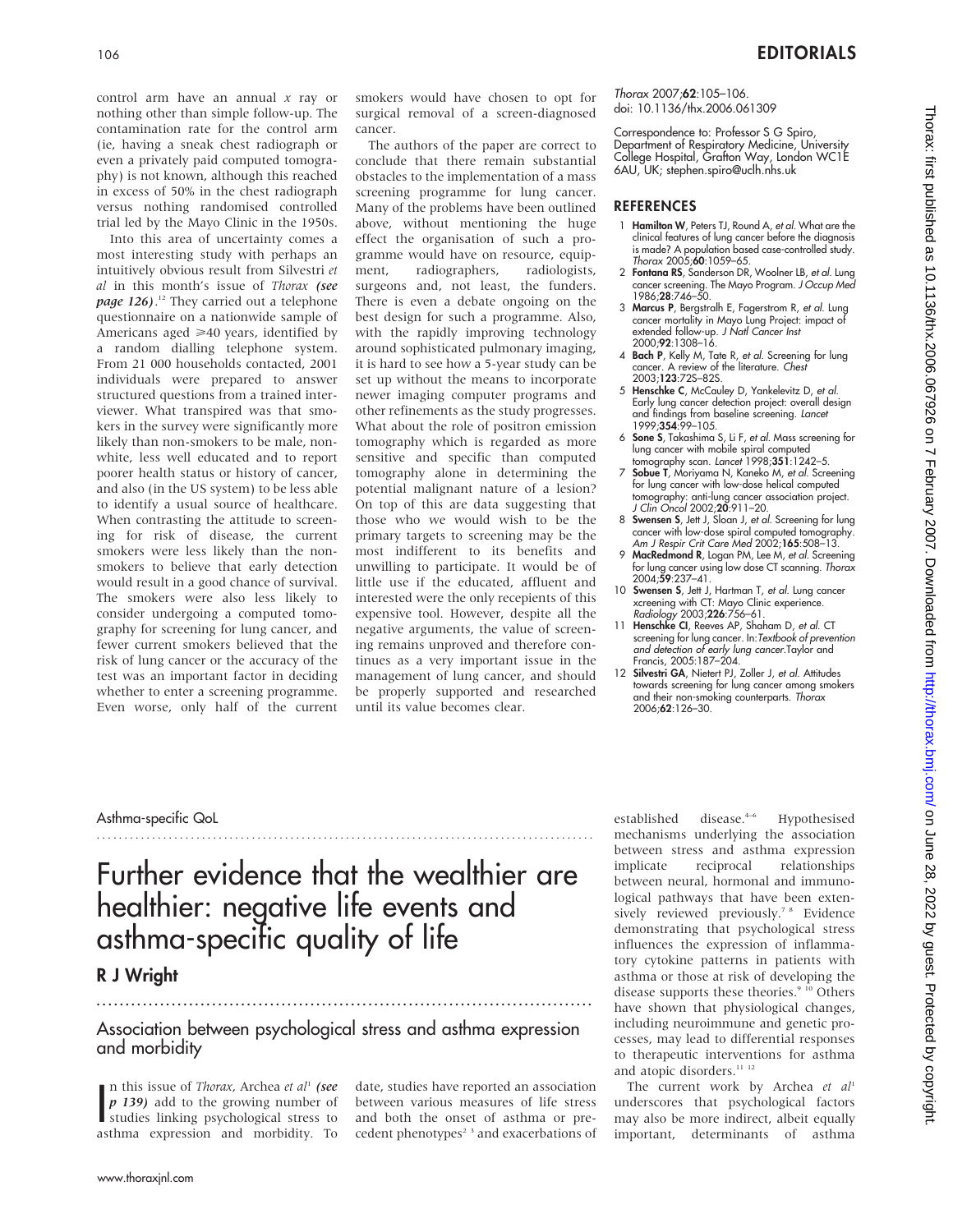morbidity by influencing how individuals perceive and manage their disease. They aimed to examine the relationship between negative life events (NLEs) and asthma-specific quality of life (AQoL), and also to understand the interrelationships among AQoL, asthma severity and socioeconomic status (SES). These crosssectional results show a relationship between the frequency of experiencing NLEs, a measure of psychological stress, and AQoL among 189 adults with asthma. Those experiencing a greater number of NLEs reported a worse AQoL, a relationship seen across all SES strata. The addition of sex, age, education and race in regression analyses had little effect on the significance of NLEs. When they stratified by income level and severity of asthma, some notable differences emerged. People with more severe disease reported worse AQoL across income strata regardless of the number of life events. Experiencing a higher frequency of NLEs was associated with poorer AQoL, although this relationship was evident with fewer NLEs in the lower income stratum. And finally, in the lowest income category, greater frequency of NLEs was associated with poorer AQoL across all strata of severity. Control for smoking in these analyses had no great influence on the outcome. Future studies examining these relationships in a longitudinal manner are needed to better delineate these associations.

By drawing attention to overlapping research in stress theory, social learning theory and health behaviour research, we may expand on the discussion started by Archea et  $al<sup>1</sup>$  as to why such differences might be observed. It has been proposed that the association between SES and health disparities may, partly, be determined by increased exposure to acute and chronic stress compounded by the presence of overburdened or absent social supports, psychological morbidity (ie, anxiety and depression) and lack of control over one's life.13–15 Research on stress has consistently documented that not only are NLEs experienced more frequently among people in lower SES positions but that they are also more strongly emotionally affected by adverse life events.<sup>16</sup> Other literature suggests that support systems (eg, social supports and social networks) may serve as protective moderators of life stressors.<sup>17</sup> However, groups with lower SES are disadvantaged in their likelihood of experiencing adverse events and also in coping resources they may have available.<sup>18</sup>

Moreover, ecological views on health recognise that individual-level health risks and behaviours have multilevel determinants, partly influenced by the

social context within which individuals live.<sup>19 20</sup> Research has begun to explore how the degree of chronic stress is influenced by the characteristics of the communities in which we live. One type of chronic stress that has been investigated in relation to urban health in the US, for example, is neighbourhood disadvantage characterised by the presence of several community-level stressors including poverty, unemployment or underemployment, limited social capital or social cohesion, substandard housing, and high exposure rates to crime or violence.<sup>21</sup> Such stress is chronic and can affect all individuals in a given environment regardless of their individual-level risks or life events experienced.

In our laboratory, we have considered exposure to violence in the community as a useful paradigm to understand how chronic social stressors derived from multiple levels may influence asthma burden.<sup>22</sup> We showed an association between higher levels of community violence, conceptualised as an indicator of community-level stress, and increased caretaker-reported asthma symptoms among children aged 5–12 years enrolled in the Inner-City Asthma Study.<sup>6</sup> In this study, caretaker-reported prevalence of violence in the community, frequency of other NLEs, perceived stress, unwanted thoughts and memories (rumination), caretaker behaviours (eg, keeping children indoors, smoking and medication adherence) and sociodemographic indicators (eg, income, employment, race or ethnicity and housing quality) were ascertained  $(n = 851)$ . Increased frequency of exposure to violence in the communities predicted a greater number of asthma symptom days among the children in a graded fashion even after controlling for socioeconomic factors and housing dilapidation. This association was partly attenuated by controlling for the frequency of reported experiencing of other NLEs as well as perceived stress and behavioural differences, albeit the trend remained significant. It would be interesting to examine stress in such a multilevel framework in relation to quality of life.

Individuals facing cumulative challenges in poverty-stricken, high-crime, inner-city neighbourhoods<sup>23</sup> may be most in need of stress buffers and, yet, the support provided by highly stressed network members may be compromised by the demands that these same people are facing.24–27 The costs of maintaining social networks in lower-income communities may outweigh their benefits—many parents find that protecting themselves and their children from neighbourhood dangers requires withdrawal from the community.<sup>28</sup> These and other studies show that being a single parent in such environments may add a further burden. Single parenting and psychological distress have been linked by an unremitting succession of negative events, economic hardship, social isolation and heavy parenting responsibilities.

Then how might increased NLEs be linked to outcomes such as AQoL? When<br>individuals confront environmental individuals confront environmental demands (life events), they appraise the event(s) as threatening or potentially overwhelming to their existing coping resources. If the events are viewed as taxing, and at the same time coping resources are inadequate, we perceive ourselves to be under stress or distress. Thus, lower-income groups with fewer coping resources and increased cumulative multilevel stress may theoretically be more overwhelmed in the face of fewer individual-level NLEs as reported by Archea et al.<sup>1</sup> This perception may, in turn, result in negative emotional states, including anger, anxiety, depression and lower perceived control, which may influence health behaviours including important self-management strategies and adherence behaviours that may affect asthma expression and QoL.7 29 One caveat of this, as pointed out by these and other authors, is that negative affective states may influence both symptom reporting in asthma and QoL measures.30 This needs to be carefully considered in continued work in this discipline.

Although these relationships are complex, as noted earlier, studies such as those by Archea et  $al<sup>1</sup>$  reported in this issue of Thorax may have considerable implications for asthma management and clinical guidelines. Recognising which groups are most vulnerable to the effects of stress, what stressors are most likely to influence asthma outcomes, paying particular attention to cumulative stressors, and implementing alternative modalities that reduce stress at the individual level may benefit asthma management.<sup>31</sup> Understanding and responding to the complex factors that contribute to differences in exposure to environmental factors, including stress based on socioeconomic position on a broader scale (ie, at the population level), may contribute to reducing rising disparities in asthma morbidity worldwide.<sup>32</sup>

Thorax 2007;62:106–108. doi: 10.1136/thx.2006.067926

Correspondence to: Dr R J Wright, Channing Laboratory, Brigham & Women's Hospital, Harvard Medical School, 181 Longwood Avenue, Boston, MA 02115, USA; rosalind.wright@channing.harvard.edu

Competing interests: None declared.